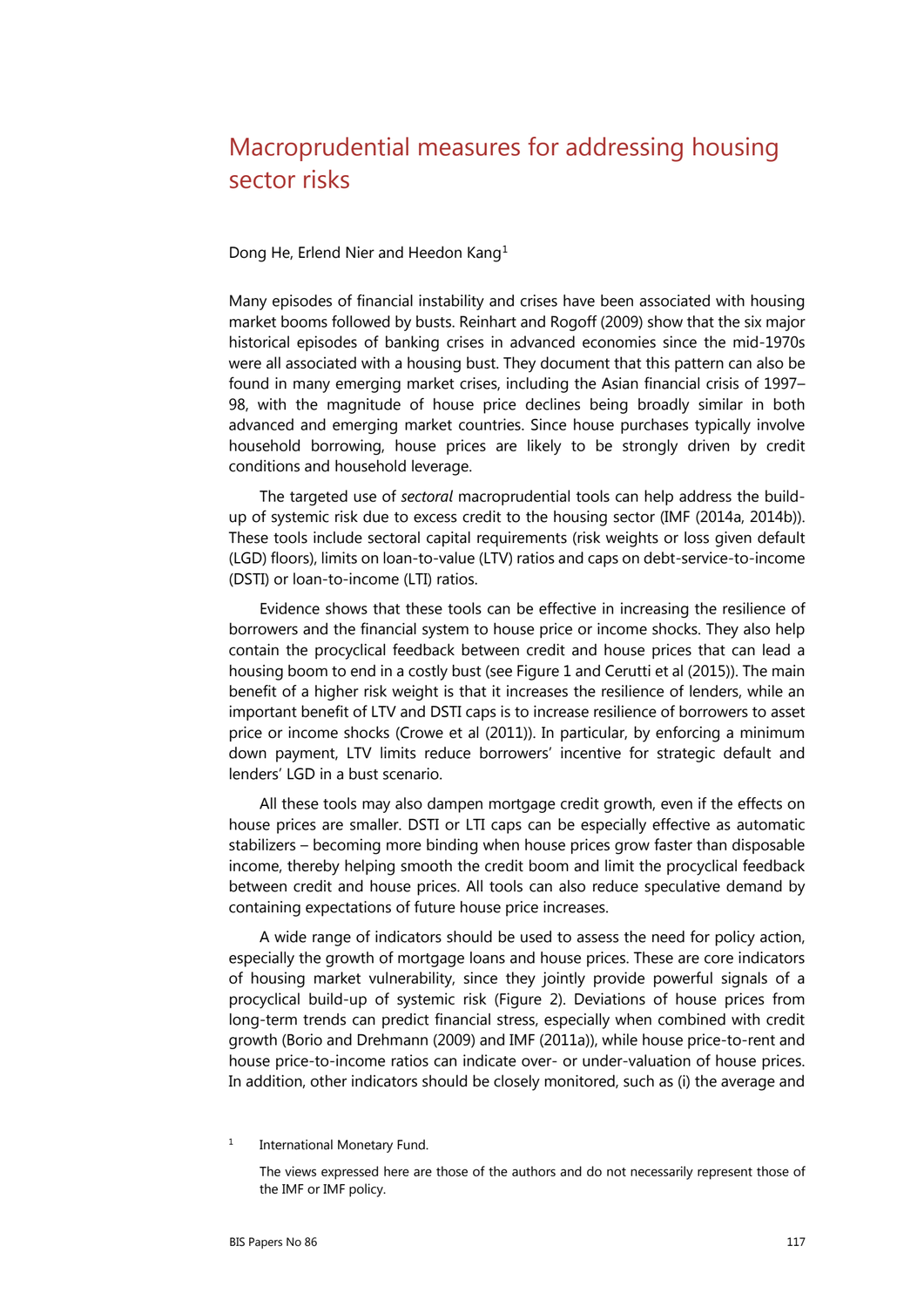the distribution of LTV, DSTI, and LTI ratios across new loans over a period, and outstanding loans at a given point in time; (ii) the share of foreign currency denominated mortgage loans or interest-only mortgage loans; and (iii) housing price growth by regions and types of properties.



Sectoral tools should be activated or tightened when multiple indicators consistently point to rising systemic risk. A single signal, or mixed signals from multiple indicators, may not be sufficient for action. For example, strong growth in mortgage loans without house price growth may simply indicate improving housing penetration rather than an increase in risk. Conversely, a sharp increase in house prices, without strong mortgage loan growth, may reflect a shortage of housing supply requiring structural policies to improve supply rather than a macroprudential response.

Policymakers should take a gradual approach when introducing or tightening sectoral tools. When several indicators show signs of a gradual build-up of risk in the housing sector, policymakers should first intensify supervisory scrutiny and step up communication. As a next step, sectoral capital requirements should be tightened to build additional buffers. Tighter limits on LTV and/or DSTI ratios can follow if these former defenses are not expected to fully meet policy objectives (See Figure 3 and Table 1 for country examples). LTV and DSTI caps should always be imposed on the flow of new household loans. Otherwise, it could precipitate distress by forcing existing high LTV or DSTI borrowers to provide more collateral or repay part of their loans.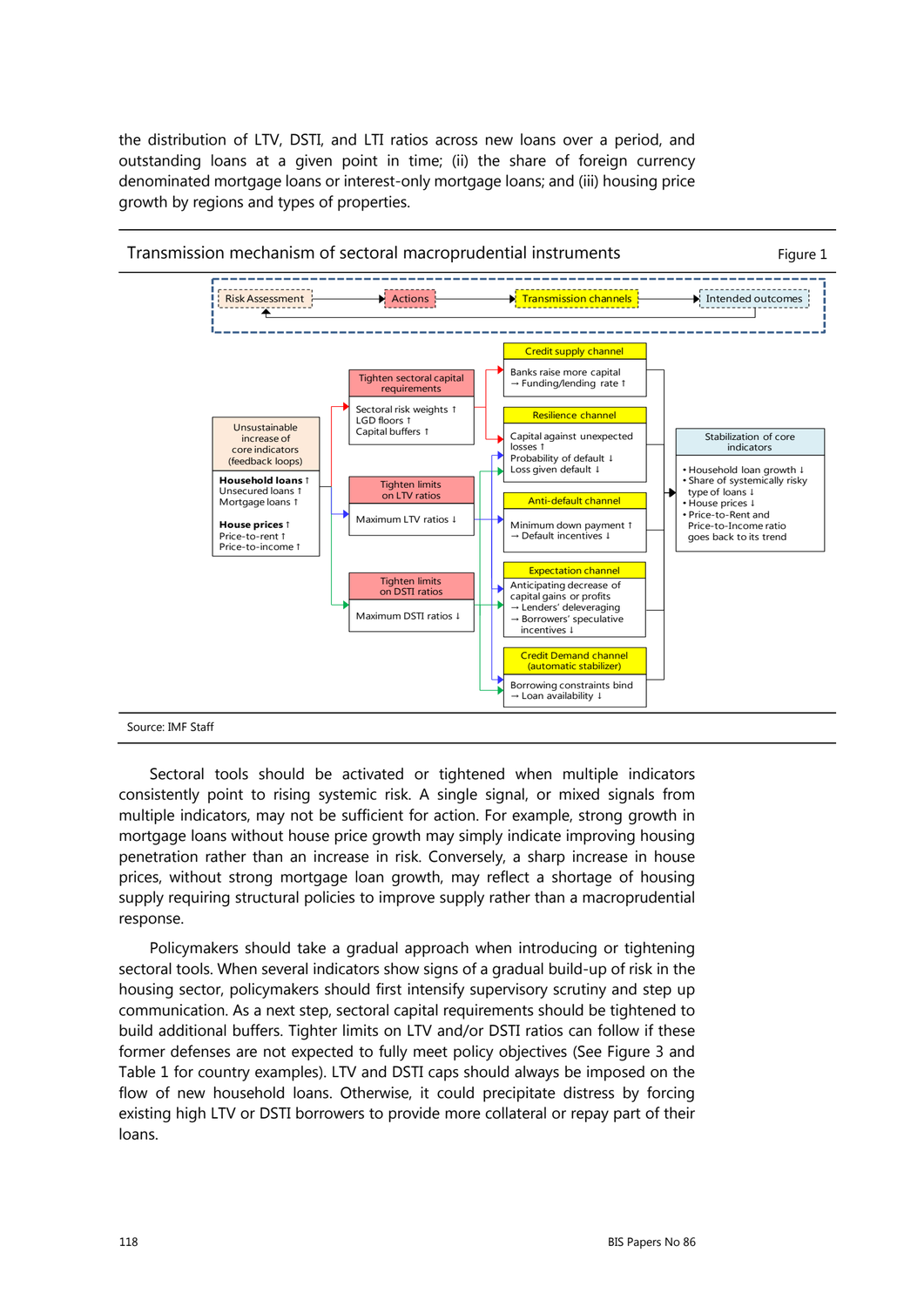## Mortgage loans and house prices around the global financial crisis Figure 2



Notes: The sample includes 18 countries that have been in a systemic banking crisis [\(Laeven and Valencia \(2012\)\)](http://www.imf.org/external/pubs/cat/longres.aspx?sk=26015) and had at least two consecutive quarters of negative nominal house price growth during 2007–11, such as Belgium, Denmark, France, Greece, Hungary, Iceland, Ireland, Italy, Latvia, Luxembourg, the Netherlands, Russia, Slovenia, Spain, Sweden, Ukraine, the United Kingdom and the United States.

Source: IMF Staff calculation.



Note: Observed limits on LTV ratios are below 80 percent in more than half of 28 sample countries, and most countries with DSTI ratios have imposed 40–45% as the limit (eight out of 15 countries), and four countries restrict it to be below 35%.

Source: IMF staff calculation.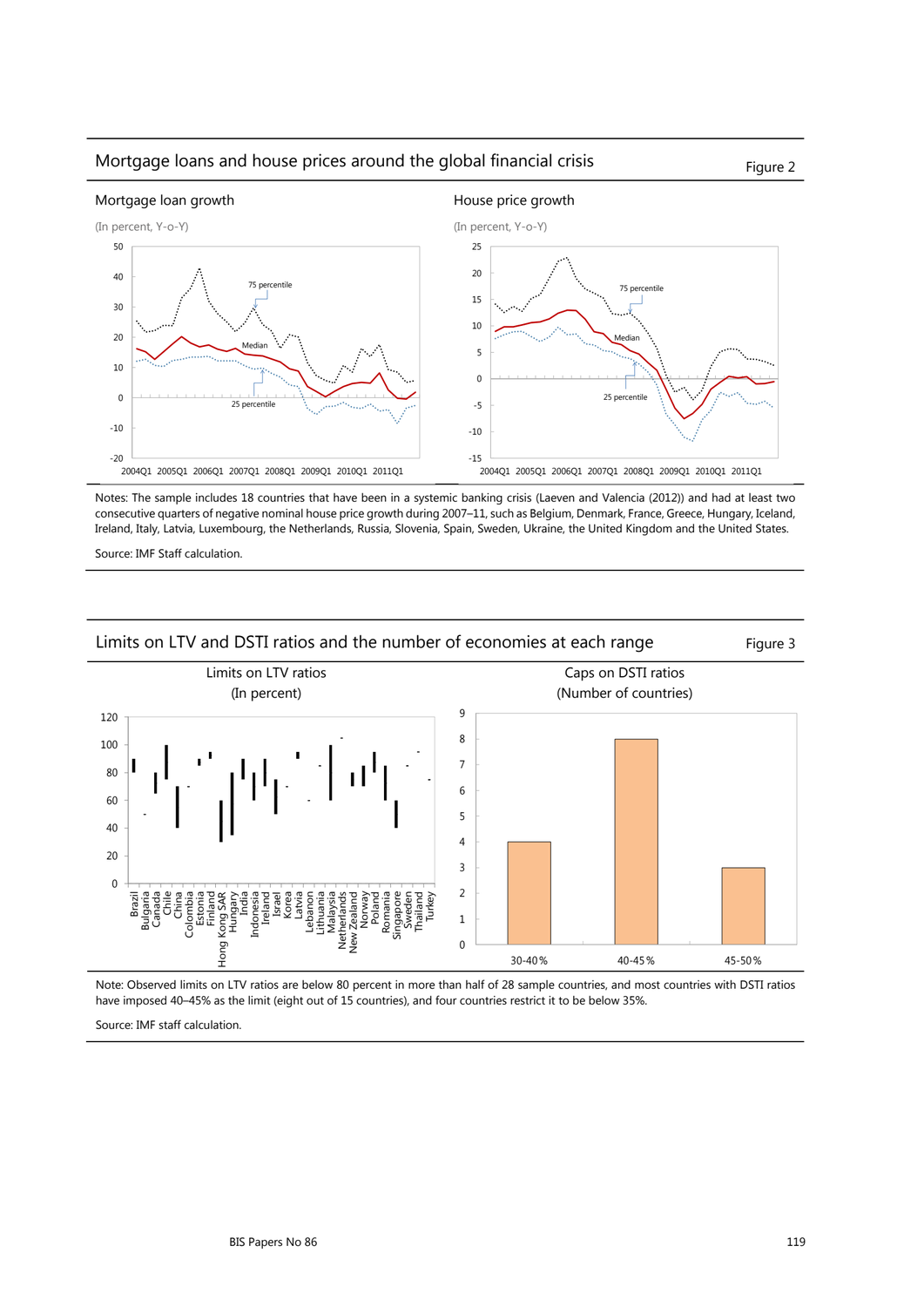Use of sectoral macroprudential tools Table 1 and Table 1

|                                               | Advanced economies                                                                                                                                                                                                                                          | Emerging market economies                                                                                                                                                                                                                                   | Total |
|-----------------------------------------------|-------------------------------------------------------------------------------------------------------------------------------------------------------------------------------------------------------------------------------------------------------------|-------------------------------------------------------------------------------------------------------------------------------------------------------------------------------------------------------------------------------------------------------------|-------|
| Sectoral capital<br>requirements              | Australia (2004), Hong Kong SAR (2013),<br>Ireland (2001), Israel (2010), Korea (2002),<br>Norway (1998), Spain (2008),<br>Switzerland (2013)                                                                                                               | Argentina (2004), Brazil (2010),<br>Bulgaria (2004), Croatia (2006),<br>Estonia (2006), India (2004),<br>Malaysia (2005), Nigeria (2013),<br>Peru (2012), Poland (2007), Russia (2011),<br>Serbia (2006), Thailand (2009),<br>Turkey (2008), Uruguay (2006) | 23    |
| Limits on LTV<br>ratio                        | Canada (2007), Estonia (2015),<br>Finland (2010), Hong Kong SAR (1991),<br>Ireland (2015), Israel (2012), Korea (2002),<br>Latvia (2007), Lithuania (2011),<br>Netherlands (2011), New Zealand (2013),<br>Norway (2010), Singapore (2010),<br>Sweden (2010) | Brazil (2013), Bulgaria (2004),<br>Chile (2009), China (2001),<br>Colombia (1999), Hungary (2010),<br>India (2010), Indonesia (2012),<br>Lebanon (2008), Malaysia (2010), Poland<br>(2013), Romania (2004), Thailand (2003),<br>Turkey (2011)               | 28    |
| Caps on DSTI<br>ratio (including<br>LTI caps) | Canada (2008), Estonia (2014),<br>Hong Kong SAR (1997), Korea (2005), Ireland<br>(2015, LTI), Lithuania (2011), Netherlands (2007)<br>Norway (2010, LTI), Singapore (2013),<br>United Kingdom (2014, LTI)                                                   | China (2004), Colombia (1999),<br>Hungary (2010), Latvia (2007),<br>Malaysia (2011), Poland (2010),<br>Romania (2004), Thailand (2004)                                                                                                                      | 18    |
|                                               | Note: Parentheses show the year a jurisdiction introduced currently imposed measures; changes tracked since 1990.                                                                                                                                           |                                                                                                                                                                                                                                                             |       |

Source: IMF staff calculation.

Combining sectoral tools can reinforce their effectiveness and mitigate the shortcomings of any single tool. For example, LTV limits – which cap the size of a mortgage loan relative to the appraised value of a house – may become less effective when house prices increase, but DSTI caps – which restrict the size of debt service payments to a fixed share of household incomes – continue to tie credit to household income. DSTI and LTI caps can also enhance the effectiveness of LTV limits by containing the use of unsecured loans to meet the minimum down payment. In a low interest rate environment, *stressed* DSTI caps (ie where the DSTI ratio under a specified stress scenario is capped) can complement LTV limits and mitigate defaults when interest rates eventually rise.

During housing busts, sectoral tools can be relaxed to contain feedback loops between falls in credit and house prices. A housing bust can result in a credit crunch that puts further downward pressure on house prices. Strategic default, fire sales and contraction in the supply of credit can create negative economic externalities that can be cushioned by relaxing these tools [\(IMF \(2011b\)](https://www.imf.org/external/pubs/ft/gfsr/2011/01/pdf/chap3.pdf), [Geanakopolos \(2009\)](http://cowles.econ.yale.edu/P/cd/d17a/d1715-r.pdf) and [Shleifer](http://scholar.harvard.edu/files/shleifer/files/fire_sales_jep_final.pdf)  [and Vishny \(2011\)](http://scholar.harvard.edu/files/shleifer/files/fire_sales_jep_final.pdf)).

Indicators that inform the tightening phase can also be used for decisions to relax. Fast-moving indicators, such as house transaction volumes and spreads on housing loans, can also guide relaxation decisions. However, a softening housing market is not sufficient alone to justify a relaxation. Evidence of systemic stress is required, such as a simultaneous decline in prices and credit, or an increase in nonperforming loans or defaults. The relaxation would then be targeted to reduce stress in the housing market.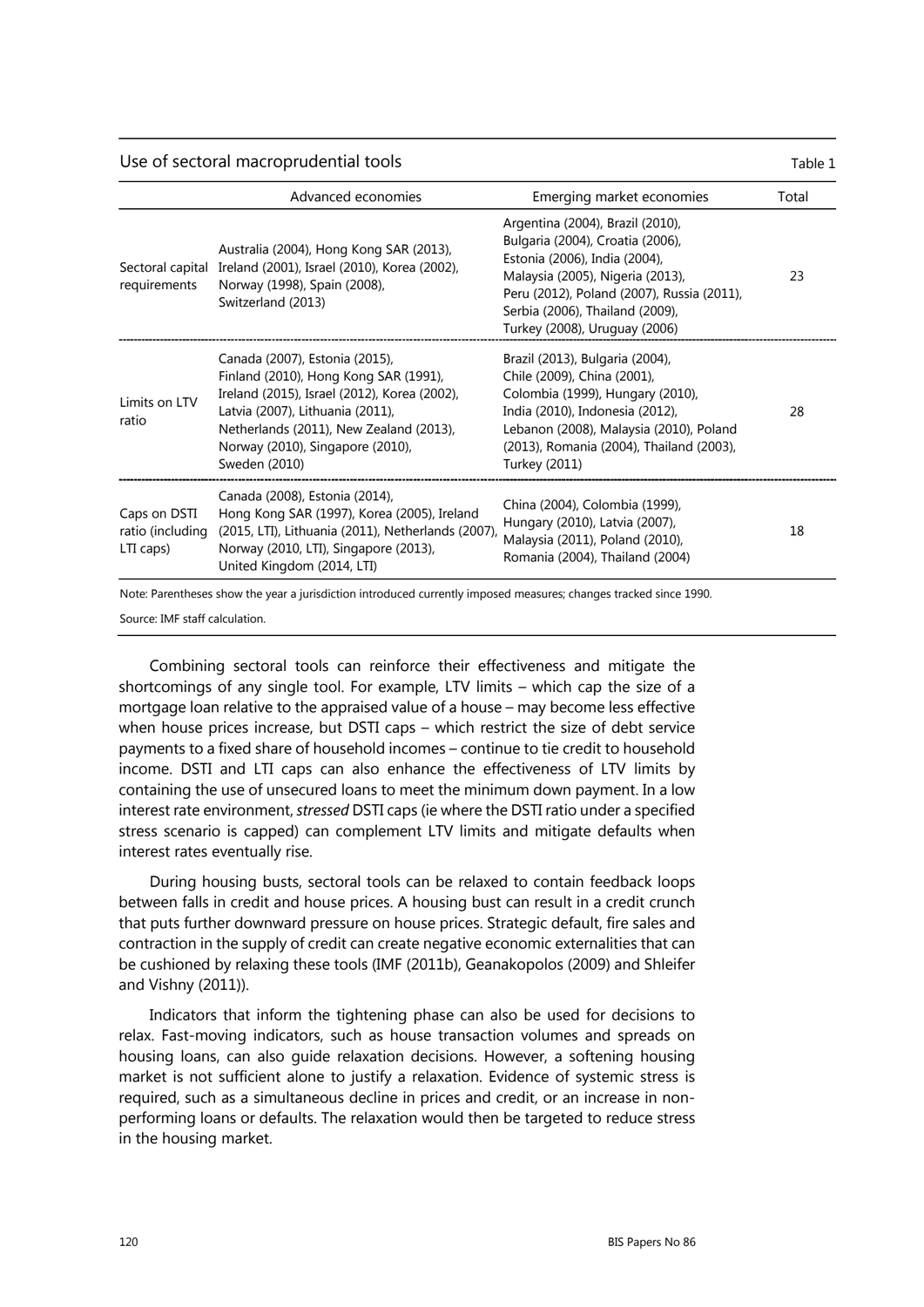Any relaxation needs to respect certain prudential minima to ensure an appropriate degree of resilience against future shocks. If large additional buffers have been built during the tightening phase, they can be released to avoid a credit crunch without jeopardising banks' resilience. However, the relaxation should not go beyond a "permanent floor", ie a level considered safe in downturns. Policymakers should also communicate clearly that a tightening can be followed by a relaxation, so that market participants do not take an adverse view of the relaxation during downturns.

A relaxation of these tools can be effective, but may have limited effects when it is "pushing on a string." Even if policymakers loosen sectoral instruments, banks may be reluctant to provide credit due to increased risk aversion or capital constraints, and may apply more stringent lending standards than the regulatory thresholds. Potential borrowers may be reluctant to enter the housing market while prices are still falling. Nonetheless, the relaxation would still be useful in containing the spillback from falling prices and credit where it removes a binding constraint on some agents.

Policymakers should bear in mind that sectoral tools can create domestic or cross-border leakages, and unintended consequences. An increase in credit by domestic non-banks and foreign bank branches may render the sectoral tools less effective or even ineffective if they are applied only to the domestic banking sector. Policymakers should then expand the regulatory perimeter to non-banks and foreign branches. Where there are separate regulators, inter-agency cooperation would be needed at the national or cross-border level. Extending the tools to unregulated entities may require expanding the licensing regime to those institutions. Finally, policymakers may want to tailor limits on LTV and DSTI ratios to contain unintended distributional effects.

Containing housing booms and busts may require policy levers beyond macroprudential policy tools. Where fiscal distortions, such as mortgage interest relief, contribute to systemic risks in housing markets, they should be removed (eg the United Kingdom and Netherlands). When supply constraints drive up asset prices (eg Hong Kong SAR, Sweden and Australia), structural policies to boost housing supply are needed.